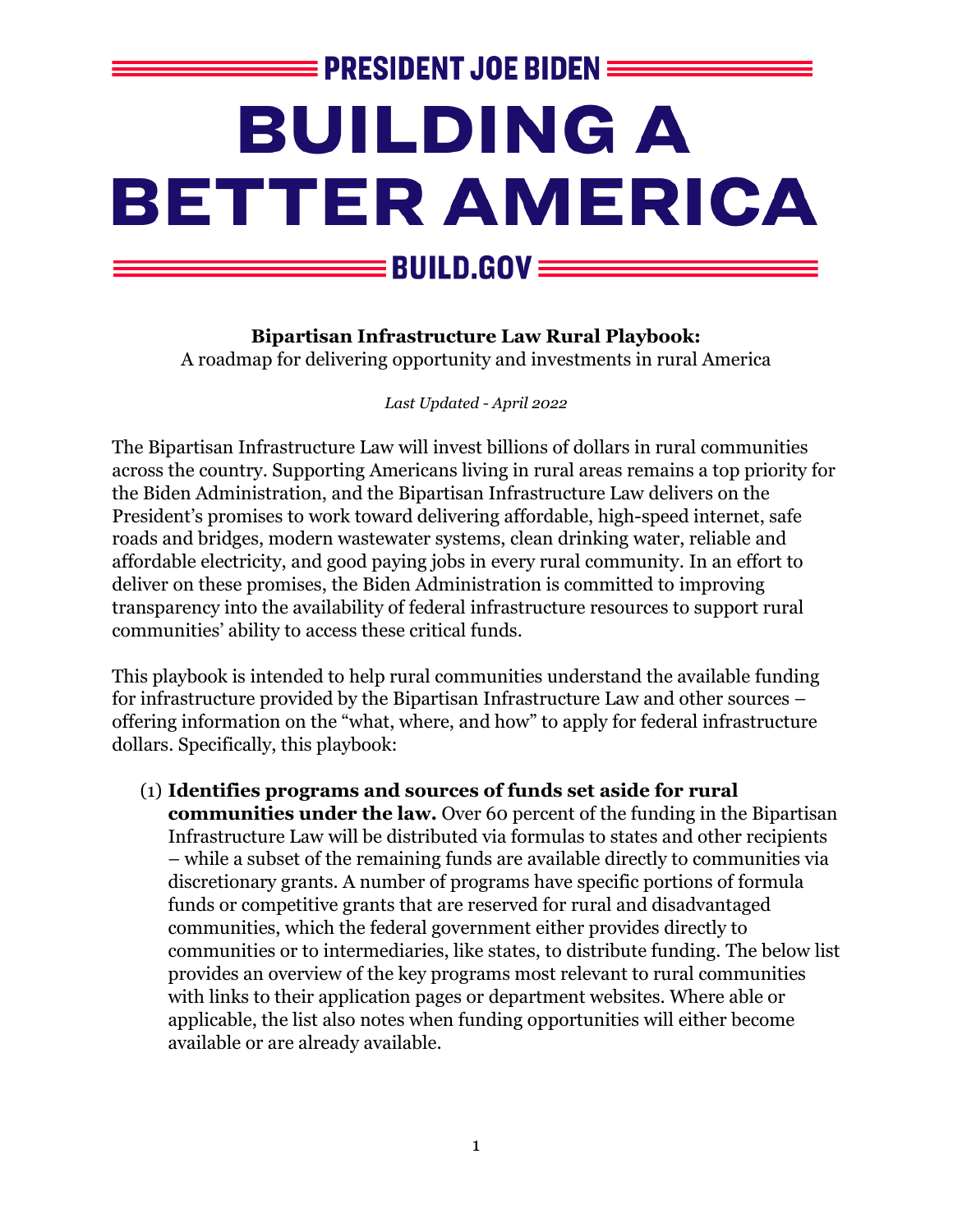(2) **Provides an overview of key flexibilities and other benefits available to rural communities under the law** such as waivers for matching requirements. As part of this effort, 7 key federal agencies have published rural factsheets that highlight how to leverage agency resources and capabilities to help rural communities. Links to their factsheets can be found on Build.gov/rural for more information. The appendix of this document also includes a list of nearly 100 programs funded under the law where there are no matching requirements for communities who apply for or receive funding.

#### **Provide high speed internet to every rural home and business**

More than 35 percent of rural Americans and Tribal communities lack wired access to broadband at acceptable speeds. The Bipartisan Infrastructure Law invests \$65 billion to help make high-speed internet available to all Americans, to bring down high-speed internet prices across the board, to provide people with the tools they need to close the digital divide, and to provide technical assistance to rural and other communities seeking to expand broadband. Key programs include:

- *Broadband Equity, Access, and Deployment Program* This new \$42.5 billion program at the Department of Commerce (DOC), which is administered by the National Telecommunications and Information Administration (NTIA), provides states and territories with funds to plan and implement projects that will deliver high speed internet to unserved and underserved areas, including rural areas. The program guidelines (Notice of Funding Opportunity) will be released in the second quarter of 2022 and will provide instructions to States and Territories on how to participate in the program and request funding. Project matching requirements (25%) can be waived in certain cases. More information on this program is available [here.](https://broadbandusa.ntia.doc.gov/resources/grant-programs/broadband-equity-access-and-deployment-bead-program)
- *ReConnect Program* The Bipartisan Infrastructure Law provides \$1.9 billion to the ReConnect program at the Department of Agriculture (USDA) which offers loans, grants, and other funds directly to states, territories, local governments, Tribes, cooperatives, non-profits, and certain for-profit entities to build infrastructure and install equipment to provide high-speed internet service in rural communities. Tribes, Alaska Native Corporations, and projects serving persistent poverty counties and socially vulnerable communities receive waivers for matching funds requirement. Priority is given to projects based, in part, on the rurality of a proposed area, economic need of the community, and existing limited service. Funds cover the cost of construction, improvement, or acquisition of facilities and equipment needed to provide broadband service capable of delivering 100/20 Mbps service. Applications will open in the third quarter of 2022. Learn more about how to apply [here.](https://www.usda.gov/reconnect/program-overview)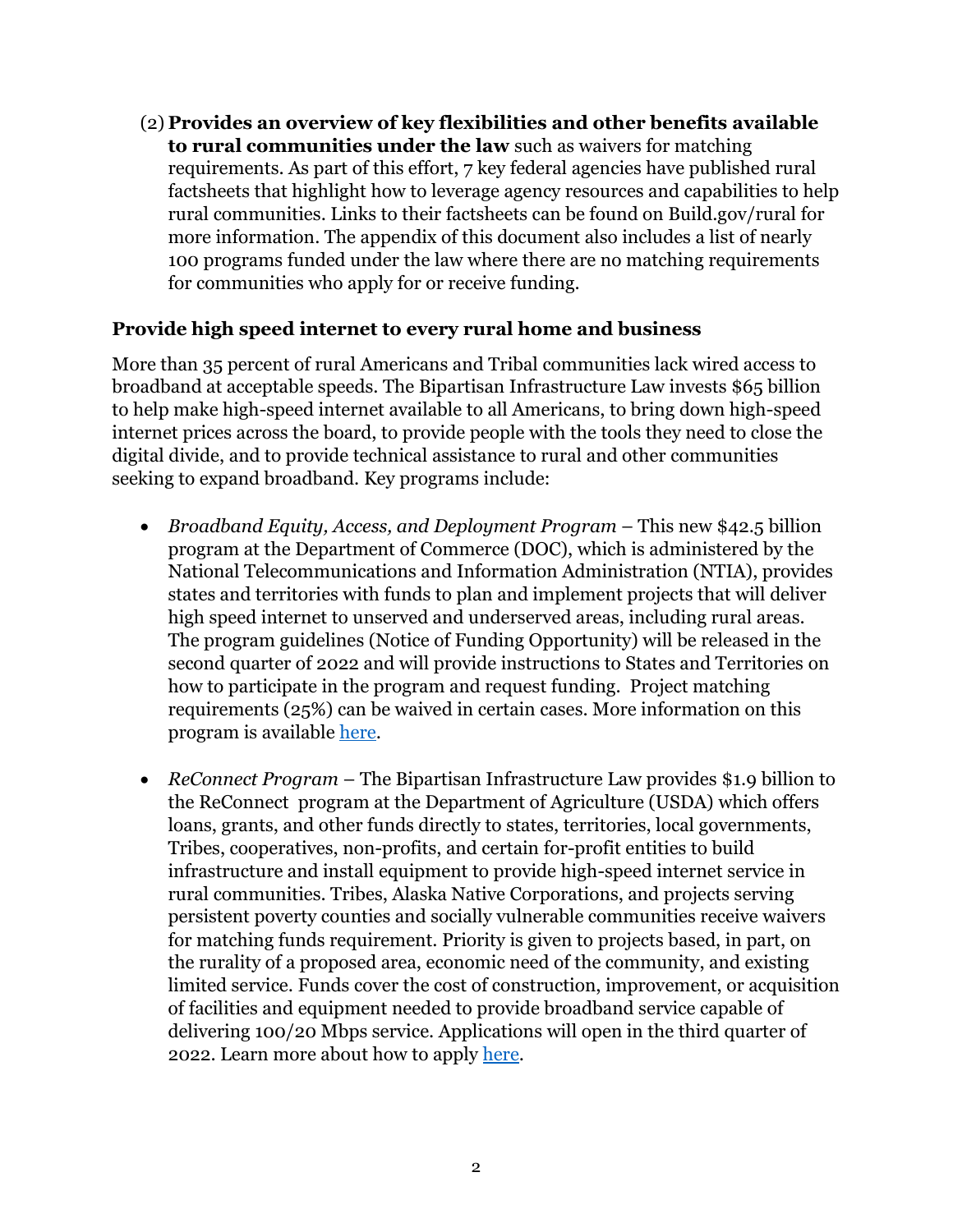- *Middle Mile Grants Program* This \$1 billion-dollar DOC program, administered by NTIA, funds the construction, improvement, or acquisition of middle mile infrastructure to reduce the cost of connecting unserved and underserved areas to the internet backbone. NTIA will release the Notice of Funding Opportunity and open up the application window for this program in the second quarter of 2022. More information about this competitive grant program is available [here.](https://broadbandusa.ntia.doc.gov/resources/grant-programs/enabling-middle-mile-broadband-infrastructure-program)
- *Digital Equity Grants -* DOC's NTIA is administering three, sequenced, digital equity grant programs to fund initiatives that promote digital inclusion and equity to ensure that all individuals and communities have the skills, technology, and capacity needed to reap the full benefits of our digital economy. The goal of these programs is to promote the meaningful adoption and use of broadband services across the targeted populations in the Act, including rural communities. The first program, *State Digital Equity Planning*, is a \$60 million formula grant program to for states and territories to develop digital equity plans. This program will be launched in the second quarter of 2022. After states and territories develop their respective Digital Equity Plans, NTIA will launch the *State Digital Equity Capacity Grant Program*, a \$1.44 billion formula grant program for states and territories. These funds will be distributed via annual grant programs over 5 years to implement digital equity projects and support the implementation of digital equity plans. After NTIA makes awards in the State Digital Equity Capacity Grant Program, NTIA will release the Notice of Funding Opportunity for the *Digital Equity Competitive Grant Program*. This is a \$1.25 billion discretionary grant program distributed vial annual grant programs over 5 years to implement digital equity projects. Eligible applicants include specific types of political subdivision, agency, or instrumentality of a state; tribal governments; nonprofit entities; community anchor institutions; local educational agencies; and entities that carry out workforce development programs. More information on these programs can be found [here.](https://broadbandusa.ntia.doc.gov/digital-equity-programs)
- *Tribal Connectivity Broadband Program -* Commerce's NTIA will administer an additional \$2 billion in funds to tribal governments to be used for broadband deployment on tribal lands, as well as for telehealth, distance learning, broadband affordability, and digital inclusion. The Consolidated Appropriations Act, 2021 initially established this program with \$1 billion in grant funds.
- *Affordable Connectivity Program* The Affordable Connectivity Program, administered by the Federal Communications Commission, provides eligible lower-income households with a discount of up to \$30 per month (up to \$75/month on Tribal lands) toward internet services – as well as a one-time discount of up to \$100 to purchase a laptop, desktop, or tablet. Eligible households include those with household income at or below 200% of the federal poverty level; those with at least one member eligible to participate in the National School Lunch Program, including through the USDA Community Eligibility Provision; and those with or at least one member that receives benefits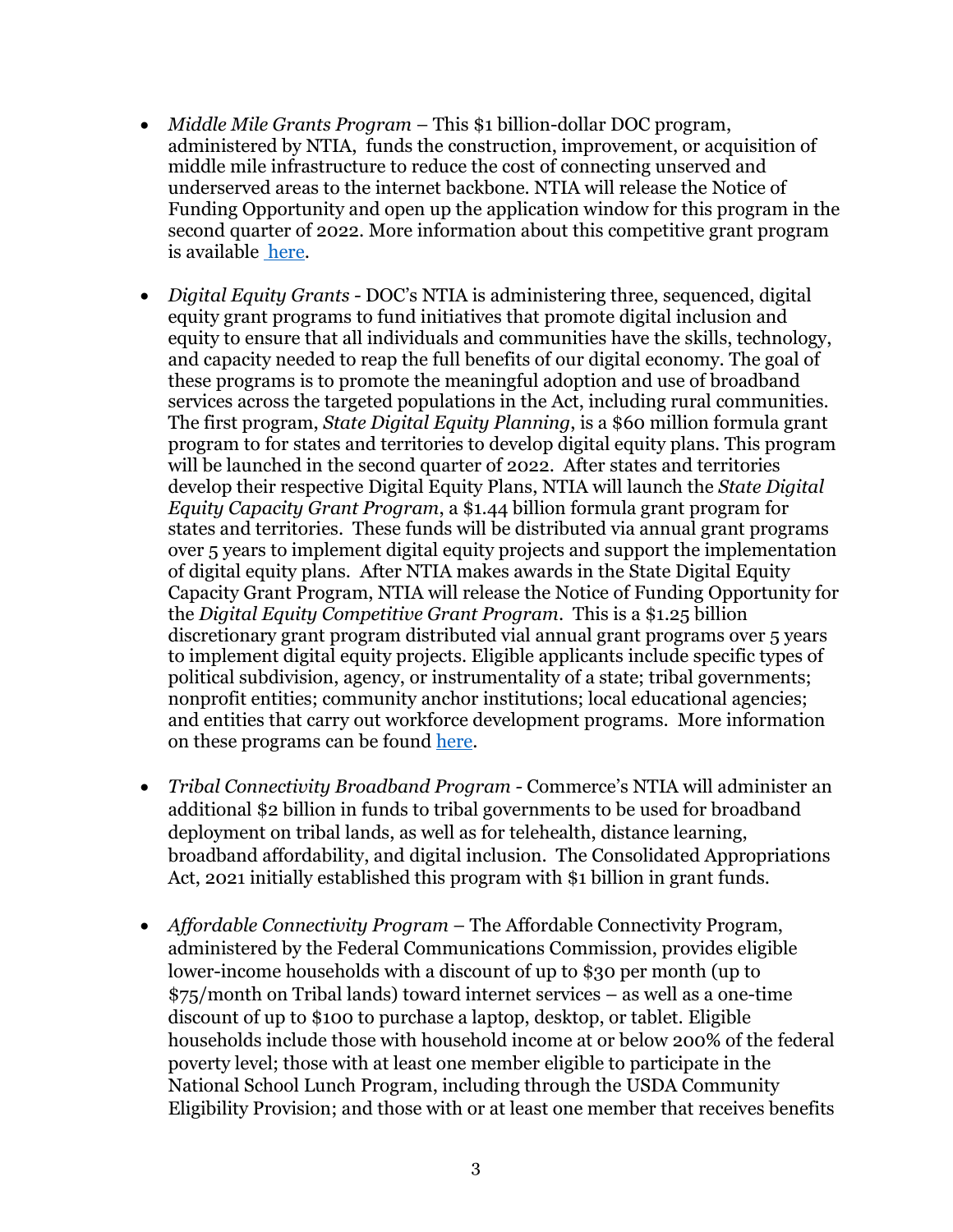through SNAP, WIC, SSI, Medicaid, and other federal assistance programs, are eligible for the benefit. See more information on how families can obtain this benefit [here.](https://www.fcc.gov/acp)

To get ready to apply for and deploy the Department of Commerce funding, rural communities should begin to work with their state legislators and state infrastructure coordinators to solidify partnerships required to improve connectivity across the state. (Please note that such a partnership is not required for the ReConnect Program and that any interested applicant can directly apply to USDA.) Communities can currently use American Rescue Plan (ARP) funds for broadband deployment to get started now, including:

- \$350 billion in State and Local Fiscal Recovery Funds, administered by the Department of the Treasury (Treasury), which state, Tribal, and local governments can use to make internet more affordable and to fund deployment to new areas, helping rural communities respond to the negative economic impacts of the pandemic and meeting the necessary investments to expand affordable access to broadband. Learn more about this program via the Treasury's frequently asked questions resources [here.](https://home.treasury.gov/policy-issues/coronavirus/assistance-for-state-local-and-tribal-governments/capital-projects-fund)
- Broadband deployment projects and digital connectivity projects are eligible uses for funding from the \$10 billion Capital Projects Program, administered by Treasury and funded by the American Rescue Plan. Each State has been allocated more than \$100 million, each Territory has been allocated more than \$14 million, and each Tribal government has been allocated \$167,000 under the Capital Projects Program. Learn more about this program via Treasury's frequently asked questions resources [here.](https://home.treasury.gov/policy-issues/coronavirus/assistance-for-state-local-and-tribal-governments/capital-projects-fund)

## **Create good-paying jobs that clean up pollution in rural communities**

We can create good-paying jobs in rural America, create space for new economic opportunities, *and* improve the health, safety, and quality of life of rural Americans by working to clean up hazardous sites and pollution. The Bipartisan Infrastructure Law funded four key programs that will create jobs cleaning up rural communities:

• *Orphan Oil & Gas Well Program -* The Department of the Interior (DOI) launched a \$4.7 billion program to plug, remediate, and restore polluted and dangerous orphan well sites across the country – places where industry extracted resources like oil and natural gas then abandoned the site. The program has already made \$1.15 billion available to states to clean up sites. States will have access to up to \$25 million in initial grants this spring and a larger tranche of formula funds later this year. Learn more about eligible states and the ways you can inform your state's decisions regarding which well sites to address [here.](https://www.doi.gov/pressreleases/biden-administration-announces-115-billion-states-create-jobs-cleaning-orphaned-oil)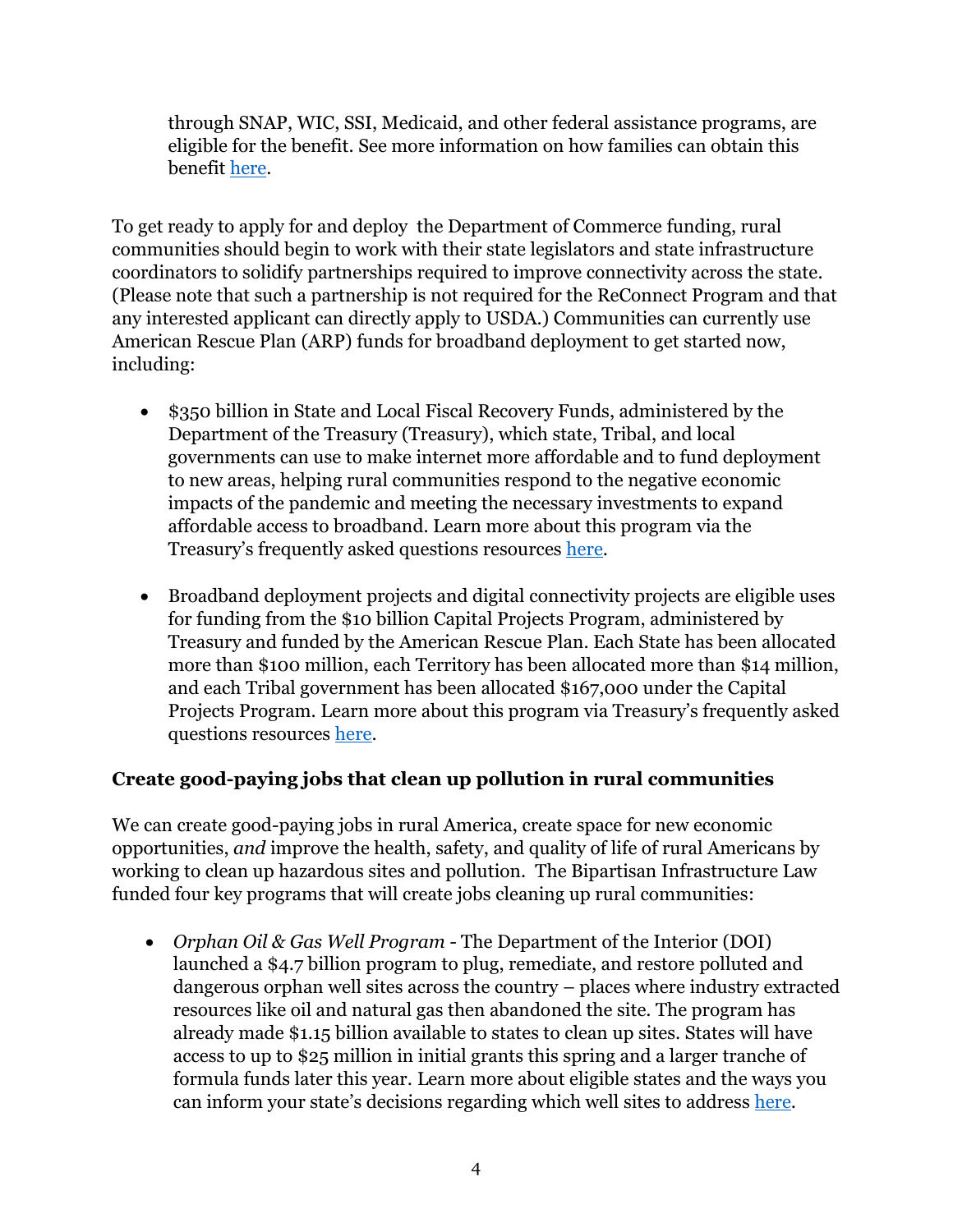- *Abandoned Mine Land Reclamation Program* DOI has announced nearly \$725 [million](https://www.doi.gov/pressreleases/biden-administration-announces-nearly-725-million-create-good-paying-union-jobs) in Bipartisan Infrastructure Law funding for 22 states and the Navajo Nation to reclaim abandoned coal mine lands, and create good-paying union jobs in the process. This funding is part of a total of nearly \$11.3 billion in funding that the Bipartisan Infrastructure Law will provide over 15 years to help communities reclaim old mines, clean up polluted streams, and rebuild on sites contaminated by past coal mining. The Administration is committed to ensuring that coal miners and other workers who lost their jobs due to the closure of mining operations in these areas have an opportunity to benefit from jobs created by reclaiming abandoned mine lands. Learn more about the program, which is housed within DOI's Office of Surface Mining Reclamation and Enforcement, and how it will create jobs [here.](https://www.osmre.gov/programs/reclamation-in-action)
- *Superfund sites -* This past December, the Environmental Protection Agency (EPA) announced \$1 billion to initiate cleanup and clear the backlog of 49 previously unfunded Superfund sites and to accelerate cleanup at dozens of other sites across the country. [73 million Americans,](https://www.epa.gov/sites/default/files/2015-09/documents/webpopulationrsuperfundsites9.28.15.pdf) including millions of Americans in small towns and rural areas, live near a superfund site.
- *Brownfields -* The Bipartisan Infrastructure Law invests more than \$1.5 billion through EPA's brownfields program that invests in assessment and cleanup. Potential applicants for brownfields grants should become familiar with application guidelines and determine which priority sites are eligible for funding. Learn more about EPA technical assistance opportunities for these grants [here.](https://www.epa.gov/brownfields/brownfields-technical-assistance-training-and-research) Of the overall investment, \$30 million will be invested into future Brownfields Job Training grantsthat will help trained individuals access jobs created through brownfields revitalization activities within their communities.

Potential applicants for these funds should begin to inventory sites and launch community-led stakeholder engagement sessions to determine eligibility for funding remediation work, as well as assess the needs of the local workforce from a training standpoint, so jobs created by these projects can employ members of affect communities.

For the Abandoned Mine Lands Reclamation program, consider starting discussions with communities, watershed groups, and recreation interests, such as fishing groups with knowledge of polluted local streams, to identify acid mine drainage problems that may be newly eligible for funding given the broader allowable uses of Bipartisan Infrastructure Law funding. And for orphan wells, communities should work with state geologic surveys and/or oil and gas regulators to identify other areas that may need to be inventoried for orphaned wells, as well as document and report any known sites to the agency in their state that is leading cleanup efforts (*Note*: Agencies that administer funds vary by state – e.g. the Pennsylvania Department of Environmental Protection, or the Texas Railroad Commission, which lead plugging, capping, and remediation work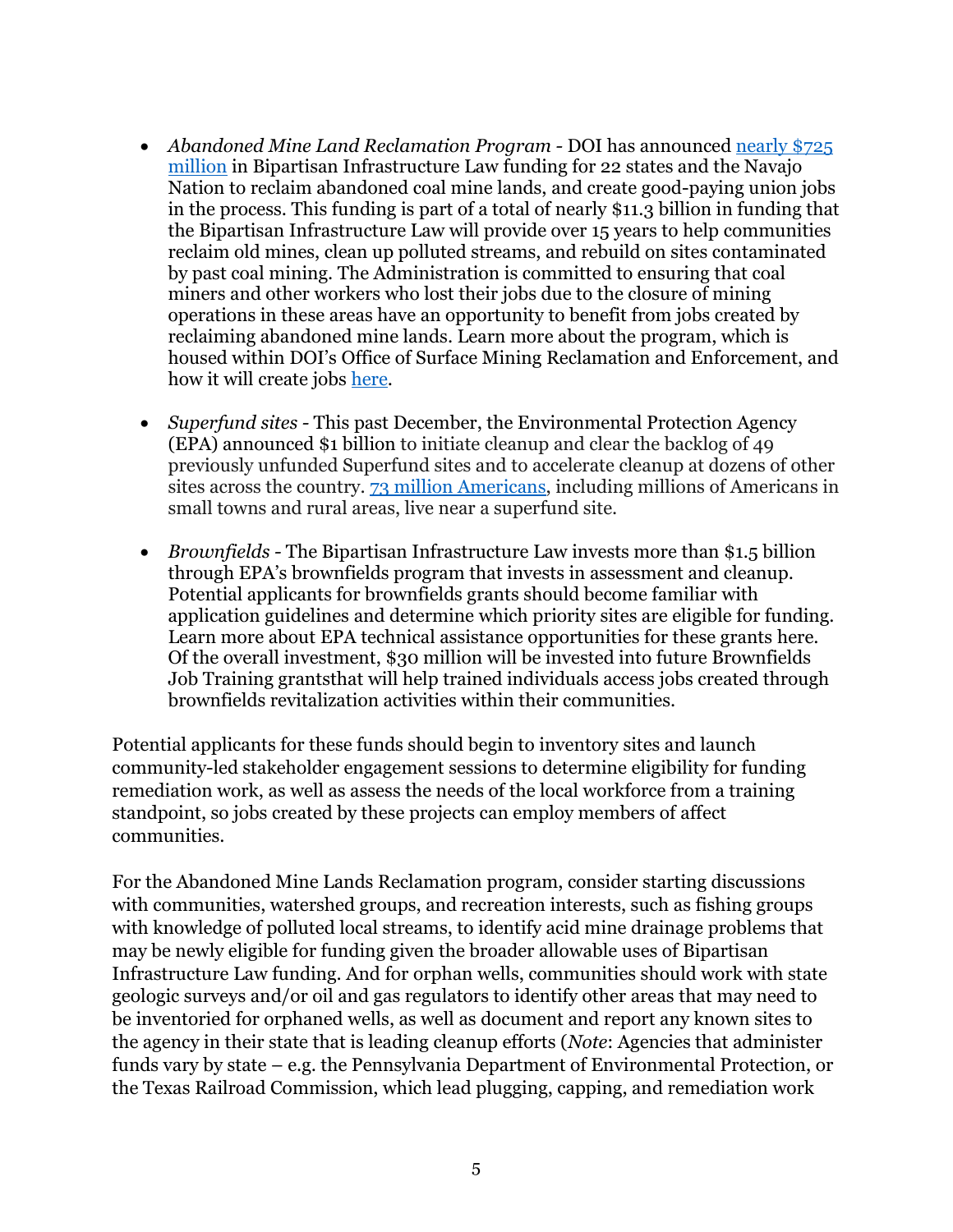on orphaned wells in their respective states – learn more about who is responsible in your state at the Interstate Oil & Gas Compact Commission [website\)](https://iogcc.ok.gov/state-statutes).

## **Deliver a historic investment in improving rural Americans' transportation options**

Limited access to transportation options in rural and remote areas impairs Americans' access to jobs, basic services, and their communities. The Bipartisan Infrastructure Law invests billions of dollars to make sure rural families can get where they need to go.

- *Formula Grants for Rural Areas -* The Bipartisan Infrastructure Law amends the Rural Area Formula Grant Program by establishing fixed percentages for the Public Transportation on Indian Reservations and the Appalachian Development Public Transportation Assistance programs. More than \$875 million is available in FY22 for Formula Grants for Rural Areas under the law, a 30 percent increase over levels in the final year of the Fixing America's Surface Transportation (FAST) Act. This program provides capital, planning, and operating assistance to States to support public transportation in rural areas with populations of less than 50,000.. More information is available on the Federal Transit Administration's [website.](https://www.transit.dot.gov/rural-formula-grants-5311)
- *Rural priorities for rail investment -* The law includes a new competitive railroad crossing elimination grant to make improvements to highway and pathway rail crossings, such as eliminating highway-rail at-grade crossings that are frequently blocked by trains, adding gates or signals, relocating track, or installing a bridge. \$600 million is included for the Railroad Crossing Elimination program in FY22, and at least 20 percent of funds are reserved for projects in rural areas or on Tribal lands. This program will improve the safety of communities and the mobility of people and goods. Bipartisan Infrastructure Law also prohibits Amtrak from discontinuing, reducing the frequency of, suspending, or substantially altering the route of rail service on any segment of any longdistance route if Amtrak receives adequate funding for that route. Applications for this competitive funding will open in Summer 2022.
- *Ferry Service for Rural Communities -* Bipartisan Infrastructure Law includes \$200 million in FY22 and \$1 billion overall for a new rural ferry program to ensure that essential ferry service continues to be provided to rural areas by allocating funds to states to support this service. Applications for this competitive funding will open in summer 2022 – learn more about the program and application information [here.](https://www.transit.dot.gov/funding/grants/fact-sheet-ferry-service-rural-communities)
- *Electric Vehicle Charging Network -* The Bipartisan Infrastructure Law invests in electric vehicle infrastructure with a focus on rural communities. Bipartisan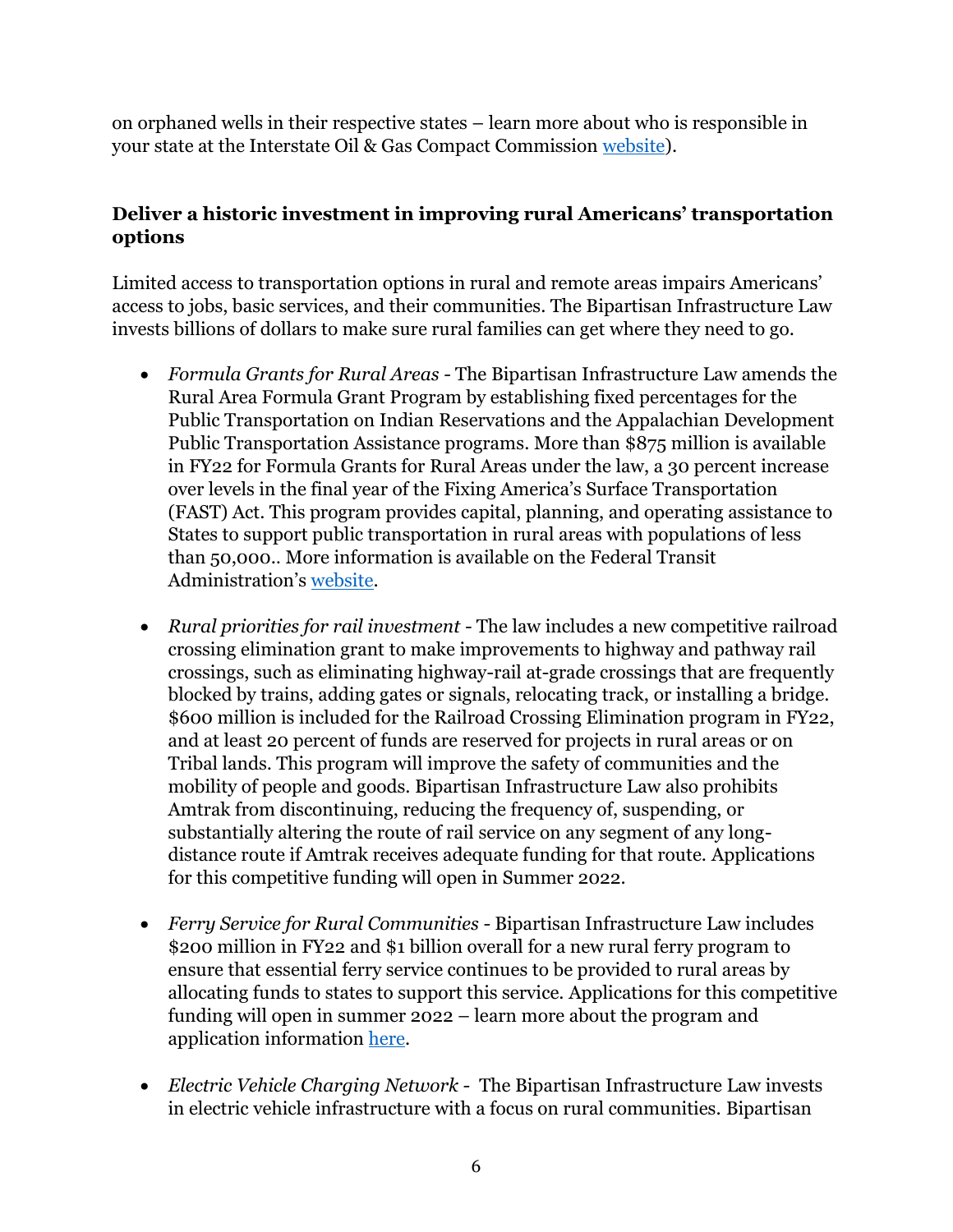Infrastructure Law will provide up to \$300 million in FY22 in funding to establish convenient electric vehicle charging where people live, work, and shop through the new charging and fueling infrastructure grants program, on top of the \$1 billion in formula funding in FY22 dedicated to building out an electric vehicle charging network. These grants will be prioritized for rural areas, lowand moderate-income neighborhoods, and communities with low ratios of private parking, or high ratios of multiunit dwellings. The Department of Transportation has also released a [toolkit for rural communities](https://www.transportation.gov/rural/ev/toolkit) to plan and fund the infrastructure needed to build a rural EV network.

• *Clean school bus program -* State or local governments, eligible contractors, and nonprofit school transportation associations are authorized to receive grant funds from this new \$5 billion program. Fifty percent of the funds are authorized for zero-emission school buses, and 50 percent of the funds are authorized for alternative fuels and zero-emission school buses. Funds may be prioritized for rural or low-income communities and entities that have matching funds available. The EPA Administrator is authorized to provide funds to cover up to 100 percent of the costs for the replacement of the bus. Learn more about this program [here.](https://www.epa.gov/cleanschoolbus)

In addition to these programs, rural communities can now review all Federal Transit Administration Notices of Funding Opportunity for competitive grant programs [here](https://www.transit.dot.gov/grants) throughout the year. A list of Federal Transit Administration-sponsored technical assistance centers can also be found [here.](https://www.transit.dot.gov/funding/grants/fta-sponsored-technical-assistance-centers#:~:text=FTA%E2%80%99s%20Technical%20Assistance%20and%20Workforce%20Development%20Program%20%2849,in%20supporting%20public%20transit%20agencies%20to%3A%20Improve%20accessibility) Additionally, a list of various USDA Rural Development programs that can be used to support electric vehicle charging infrastructure and clean bus initiatives can be found here.

## **Fix our rural roads and bridges – and make them safer**

While Americans living in rural areas account for 19% of the population, they comprise nearly half of all roadway fatalities. The Bipartisan Infrastructure Law will deliver safer roads, bridges, and railway crossings for rural Americans.

• *Bridge Funding* **–** The Bipartisan Infrastructure Law significantly increases funding for bridges in rural areas to keep rural bridges in a state of good repair **–** making the single largest investment in repairing and reconstructing our nation's bridges since the construction of the interstate highway system, with \$2.4 billion in competitive funding and \$5.5 billion in formula funding available for bridges in FY2022. The bridge formula program includes a 15% minimum set-aside for bridges located off of the Federal-aid highway system. 87% of off-system bridges are located in rural areas, so the law will provide substantially more federal funding to these bridges. Off-system bridges are also eligible for 100% Federal cost share. This will help fix smaller bridges that are not part of the Federal-aid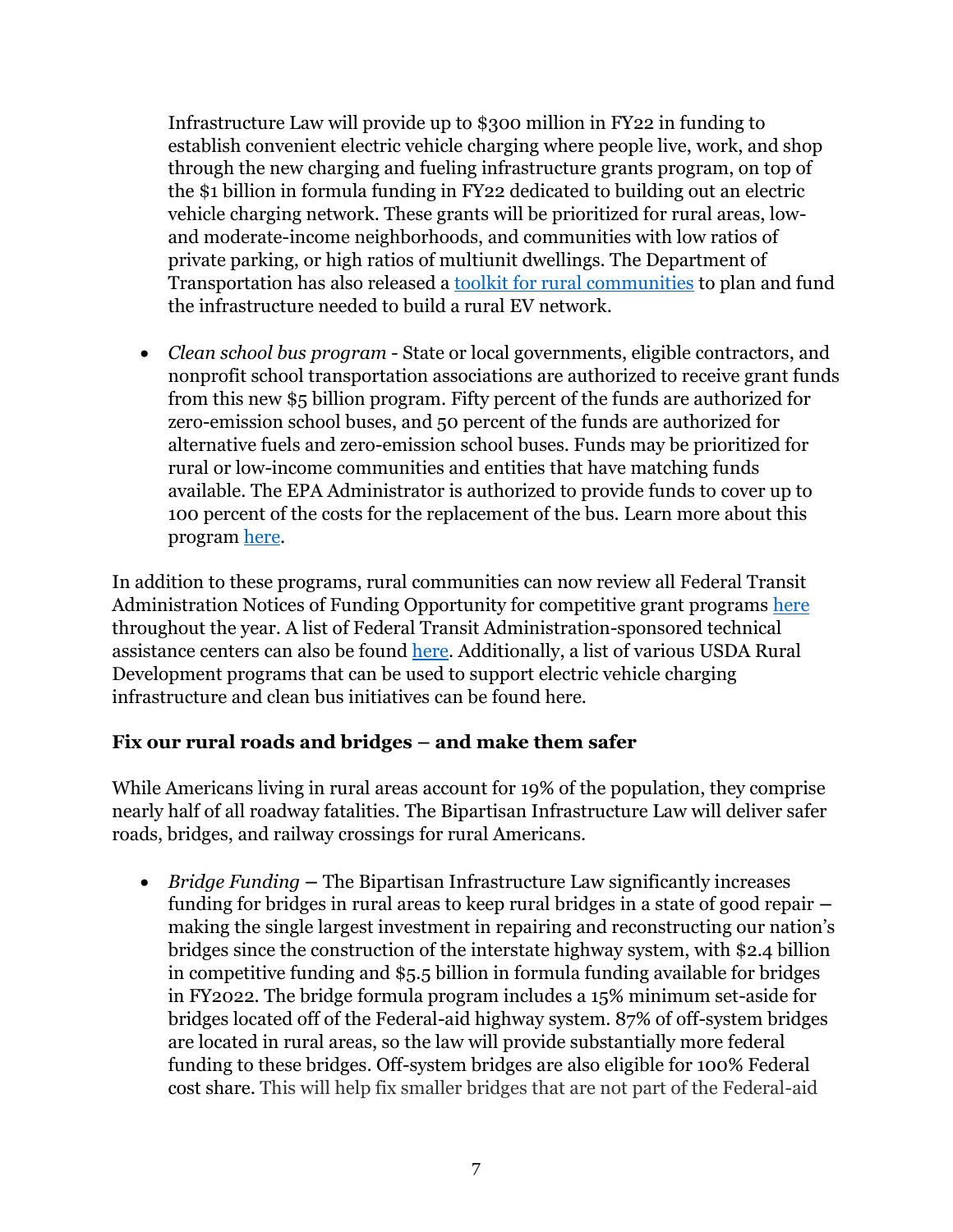highway system but that provide important connections in rural communities and are traditionally harder to fund. Applications for the competitive funding will open in Summer 2022. \$5.5 billion for the bridge formula program has already been allocated to states and territories earlier for FY2022. A list of announced state allocations for formula funding is available at the Federal Highway Administration's [website.](https://www.fhwa.dot.gov/legsregs/directives/notices/n4510861.cfm)

- *Surface Transportation Block Grant Program -* The law creates a new set-aside for projects in rural areas within the \$72 billion Surface Transportation Block Grant Program, which will support rural communities via grants to states in preserving and improving their highways and bridges, bike and pedestrian infrastructure, and transit capital projects. Learn more about this Federal Highway Administration program [here.](https://www.fhwa.dot.gov/specialfunding/stp/)
- *Rebuilding America's Infrastructure with Sustainability and Equity (RAISE) -* The law increases the Rebuilding America's Infrastructure with Sustainability and Equity (RAISE) grant program funding, providing \$1.5 billion in FY22 and \$7.5 billion overall, supporting surface transportation projects of local and/or regional significance. RAISE grants require an equal split between urban and rural areas. Applications for this competitive funding should be submitted by April 14th, 2022. More information is available on the Department of Transportation's [website.](https://www.transportation.gov/RAISEgrants)
- *Rural Surface Transportation Grant Program -* The law includes \$2 billion including \$300 million in FY22—for a new rural surface transportation grant program which will provide competitive grants to state and regional transportation planning organizations, local governments, and Tribal governments to improve and expand the surface transportation infrastructure in rural areas. The goals of the program include increasing connectivity, improving safety and reliability of the movement of people and freight, and generating regional economic growth and improving quality of life. Are now open and more information on eligibility and guidelines can be found in a separate fact sheet on the Department of Transportation's [website.](https://www.transportation.gov/grants/rural-surface-transportation-grant)
- *Appalachian Development Highway System -* In January, the Department of Transportation [announced](https://highways.dot.gov/newsroom/president-biden-and-us-department-transportation-announce-12-billion-highways-rural) \$1.2 billion in Bipartisan Infrastructure Law funding over 5 years for the timely completion of designated corridors in 11 states in the Appalachian region. The system is a network of 33 distinct corridors (about 3,000 miles) linking the region to interstates and providing access to regional and national markets. It includes 13 states connecting New York to northern Mississippi. By 2040, 100 percent of the network is expected to be complete and open to traffic.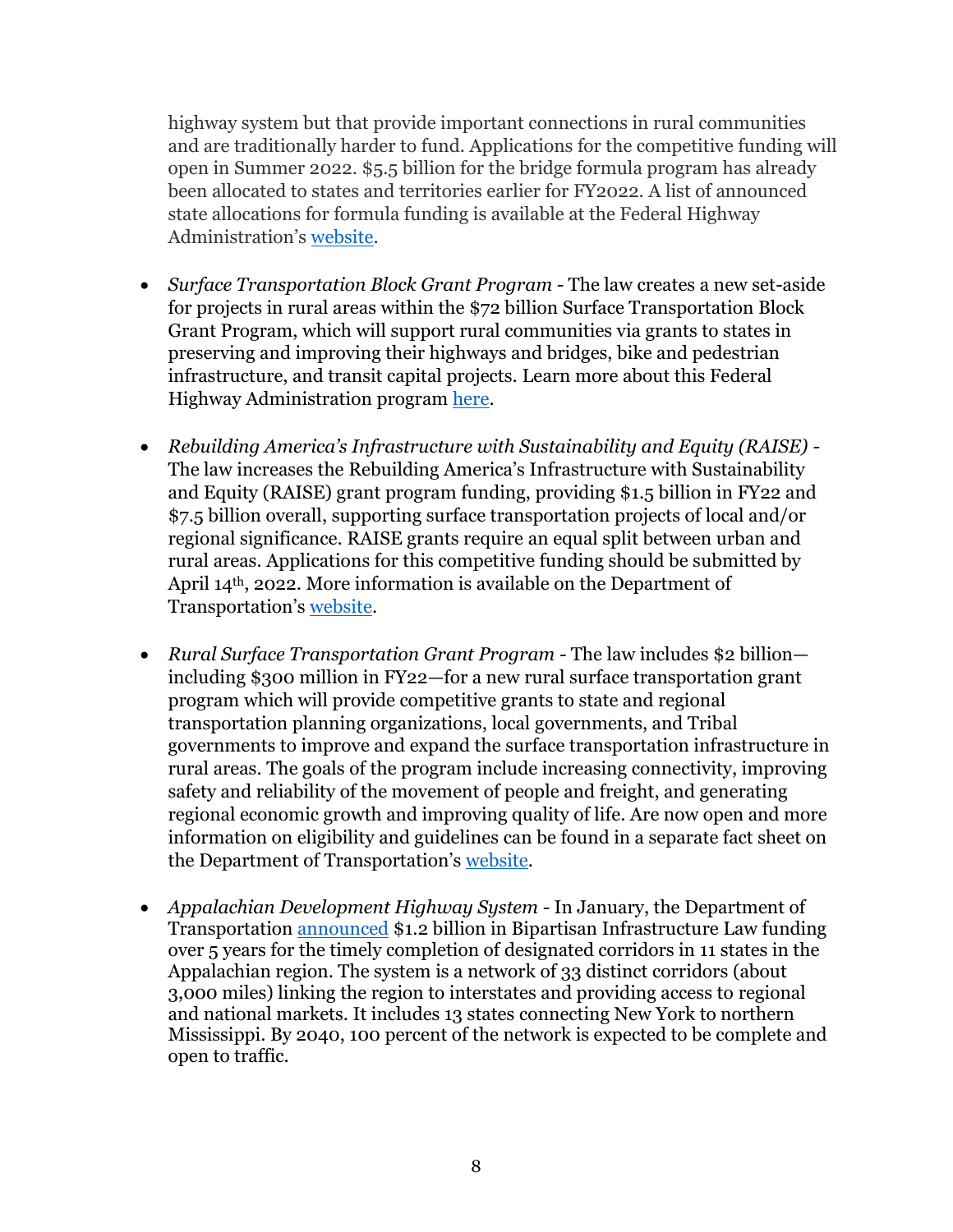• *Safe Streets and Roads for All* - In Fiscal year 2022, the Bipartisan Infrastructure Law invests \$1 billion in the new and first of its kind Safe Streets and Roads for All program will fund local efforts to reduce roadway crashes and fatalities through grants for planning and projects — especially for people who walk and bike who are disproportionately impacted by crashes. These funds will support existing safety efforts as well as establish new local data-driven efforts to reverse trends comparable to similar safety-oriented plans and programs such as Vision Zero and the Road to Zero Coalition.

To prepare to receive these funds and other transportation funding, you should contact your State Department's of Transportation for additional information on how to access formula funds. For competitive grant programs, potential recipients should begin to work with community stakeholders, local planning organizations, federal agency field offices, and others to develop a list of priority projects in their communities. The Department of Transportation has also combined notice of funding opportunities for a number of their Bipartisan Infrastructure Law programs, so communities only need to apply once to be eligible for multiple pools of funding. On March 24th, the Department specifically published a combined Notice of Funding Opportunity for three discretionary grant programs with \$2.9 billion in funding available – including the Rural Surface Transportation Grants program – creating a single common application for these programs. Applications are due May 23rd of this year. Learn more about how to apply [here.](https://www.federalregister.gov/documents/2022/03/25/2022-06350/notice-of-funding-opportunity-for-the-department-of-transportations-multimodal-project-discretionary)

#### **Ensure clean drinking water and basic sanitation in every home**

Across the country, including in rural and Tribal communities, pipes and treatment plants are aging and polluted drinking water endanger public health. The Bipartisan Infrastructure Law's transformative investment in our water and wastewater infrastructure will fundamentally change quality of life for millions of Americans by eliminating lead pipes, providing critical access to sanitation, and more:

• *Clean and Drinking Water State Revolving Funds -* The law contains nearly \$44 billion to strengthen the nation's drinking water and wastewater systems, remove lead pipes and service lines, and eliminate harmful contaminants like PFAS chemicals through the EPA's State Revolving Funds programs. These programs, administered by the states, make grants and loans eligible to communities for drinking water and wastewater infrastructure investments. To further aid states, tribes, local governments and water systems, EPA will provide technical assistance to help disadvantaged communities overcome barriers in applying for and receive loans and grants through their State Revolving Funds. To further aid states, Tribes, local governments and water systems, the EPA has already released Fiscal Year 2022 [state allocation tables](https://www.epa.gov/system/files/documents/2021-12/fy-2022-bil-srfs-allotment-summary-508.pdf) for the State Revolving Funds. Learn more about EPA funding for clean and safe drinking water programs [here.](https://www.epa.gov/fedfunds/epa-state-revolving-funds-and-wifia-available-water-and-wastewater-utilities#:~:text=and%20Wastewater%20Utilities-,EPA%20State%20Revolving%20Funds%20and%20WIFIA%20Available%20to%20Water%20and,disaster%20recovery%20and%20rebuilding%20projects.)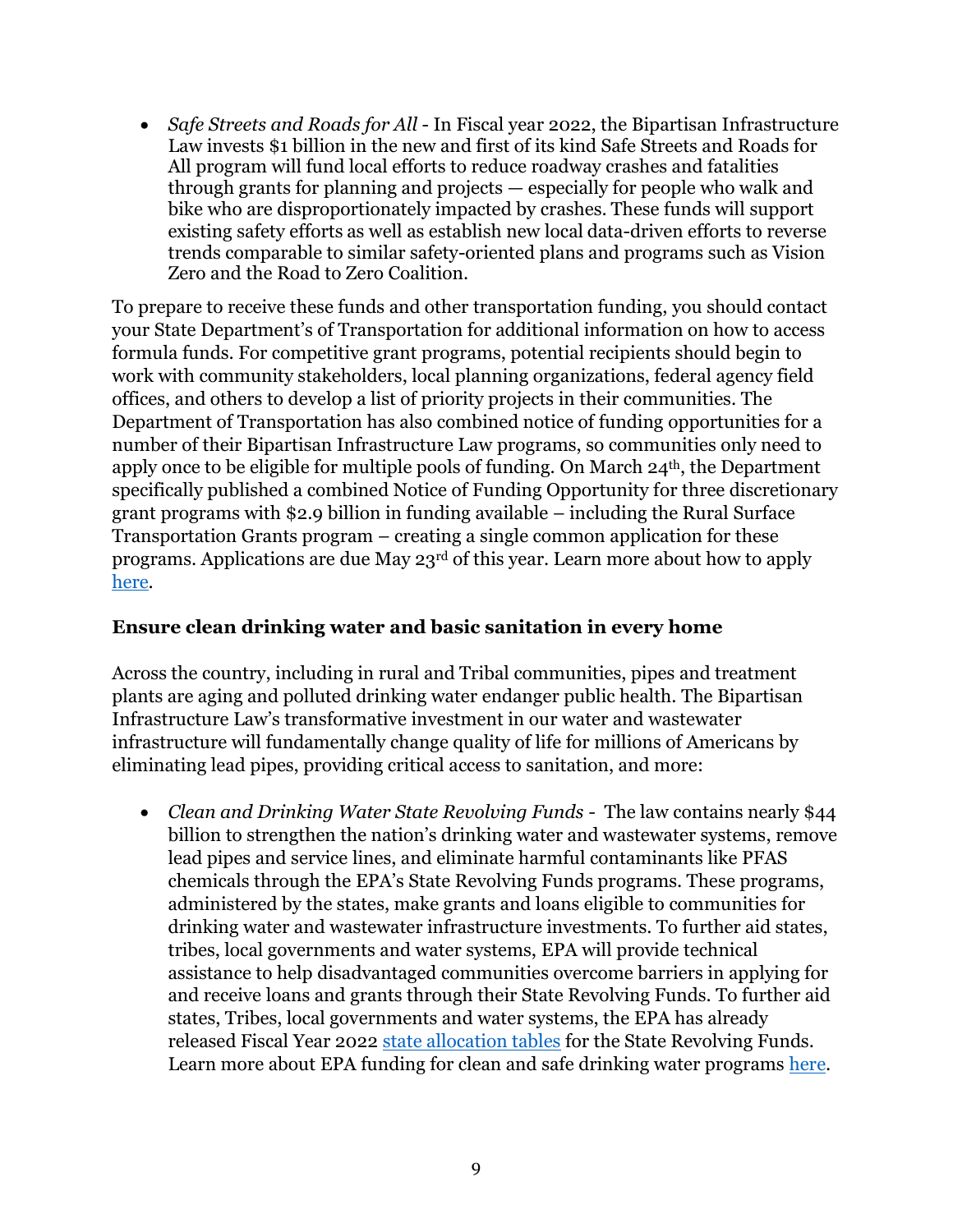**Note**: The Bipartisan Infrastructure Law allows states to use up to two percent of Clean Water State Revolving Fund dollars to fund nonprofit organizations that provide technical assistance to small, rural, and tribal publicly owned treatment facilities.

- *Rural Water Projects* This existing Bureau of Reclamation program received \$1 billion dollars to support the seven rural water projects that have been authorized by Congress before July 1, 2021, in accordance with the Reclamation Rural Water Supply Act of 2006. Rural water projects get to the heart of the Bipartisan Infrastructure Law by building resiliency and supporting local economies. The FY 2022 funding will result in significant progress toward completion of rural water systems in six Western States- MT, ND, NM, SD, IA, and MN. Construction activities will include pipeline connections, construction of water treatment plants and intakes, pump systems, and reservoir construction. Authorized projects include:
	- o Eastern New Mexico Rural Water System
	- o Fort Peck Reservation Dry Prairie Rural Water System
	- o Garrison Diversion Unit Municipal, Rural, & Industrial Program
	- o Jicarilla Apache Rural Water System
	- o Lewis and Clark Rural Water System
	- o Musselshell-Judith Rural Water System
	- o Rocky Boy's/North Central Montana Rural Water System
- *Geographic Programs -* Geographic Program funding helps communities make on-the-ground improvements for clean and safe water, protected and restored habitat, thriving species, and a vibrant quality of life for all, while supporting local jobs. The Bipartisan Infrastructure Law includes \$1.717 billion to twelve geographic programs covering almost every part of the country. These include:
	- o Chesapeake Bay Program
	- o Columbia River Basin Restoration Program
	- o Great Lakes Restoration Initiative
	- o Gulf of Mexico
	- o Lake Champlain
	- o Lake Pontchartrain Restoration Program
	- o Long Island Sound
	- o Northwest Forest
	- o Puget Sound
	- o San Francisco Bay Water Quality Improvement Fund
	- o South Florida Geographic Initiatives Program
	- o Southeast New England Coastal Watershed Restoration Program
- *USDA Rural Development Circuit Riders Program -* The Circuit Riders program provides technical assistance to rural water systems that are experiencing day-today operational, financial or managerial issues. Rural water system officials may request assistance from the local Rural Utilities Service office. Circuit Riders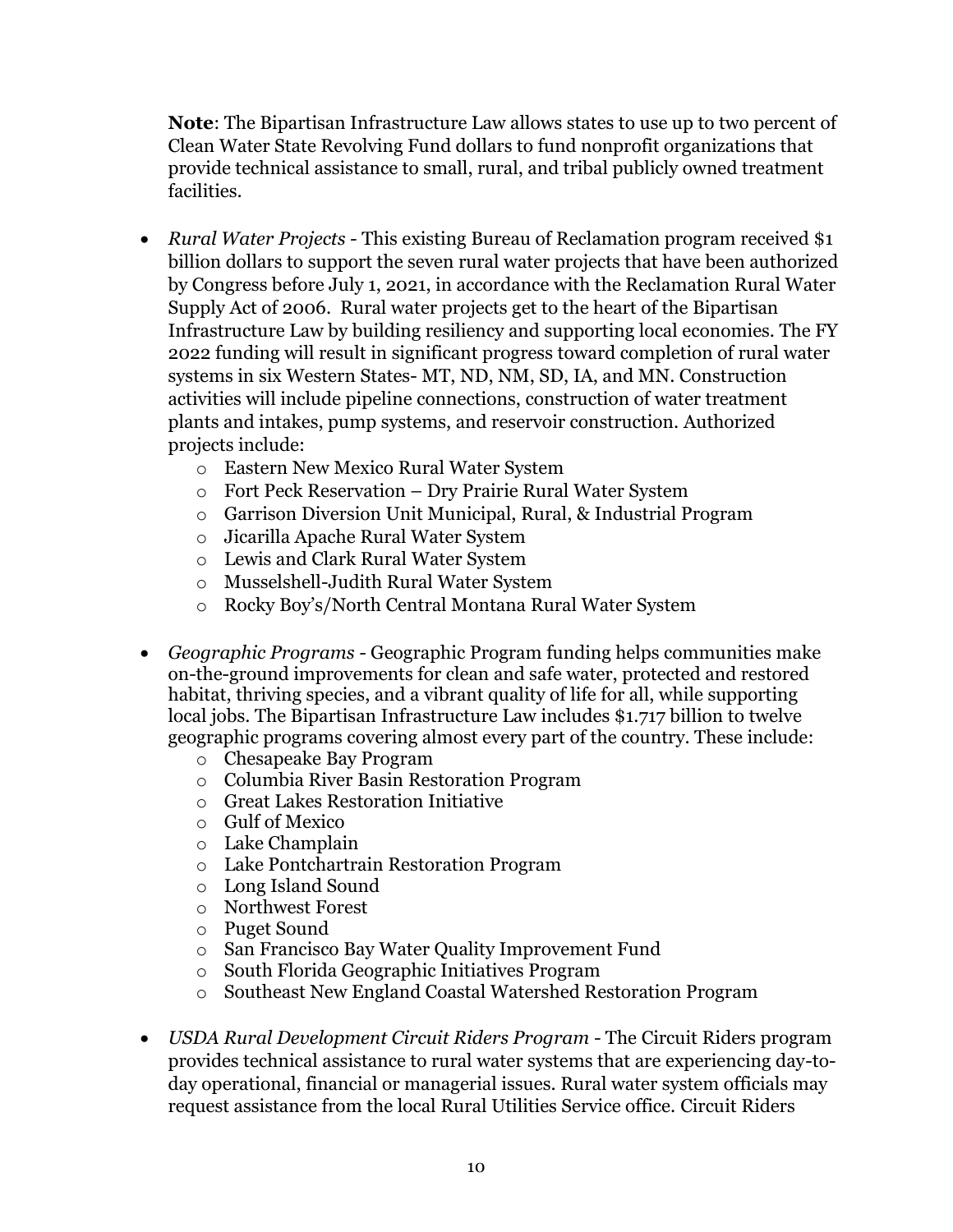provide service in each U.S. State and Territory to rural communities. The services offered include technical assistance, workforce training, water treatment, disaster and emergency assistance. More information can be found [here.](https://www.rd.usda.gov/programs-services/water-environmental-programs/circuit-rider-program-technical-assistance-rural-water-systems)

• *Sanitation Facilities Construction -* This existing Indian Health Service (IHS) program received \$3.5 billion dollars to address sanitation needs across Indian Country. Based on recommendations from various Tribal consultations, this onetime funding will continue to support projects through the Sanitation Deficiency System (SDS) as well as special and emergency projects. The Indian Health Care Improvement Act (IHCIA) requires the IHS to update the SDS annually to account for changes to projects on the list that receive funding, refine cost estimates, and identify any new needs. More information can be found [here.](https://www.ihs.gov/dsfc/)

**Note**: The Bipartisan Infrastructure Law directs the IHS to use up to \$2.2 billion for "projects that exceed the economical unit cost," also referred to as "economically infeasible" projects.

Public water authorities and other potential recipients should begin to work with rural stakeholders and state program contacts to identify potential projects. The EPA and other agencies will provide technical assistance to help these communities overcome barriers to receiving loans and grants for water improvements. Potential recipients of the lead service line funding are also encouraged to accelerate the development and use of lead service-line inventories, which can help guide the design of replacement projects eligible for these funds. More detail on EPA's technical assistance can be found at the Water Infrastructure and Resiliency Finance Center [here.](https://www.epa.gov/waterfinancecenter)

## **Build communities resilient all hazards including climate change**

Last year, the United States faced 22 extreme weather and climate-related disaster events with losses over \$1 billion – a cumulative price tag of nearly \$100 billion. These included damaging floods, fires, and wind storms across rural America. The Bipartisan Infrastructure Law will improve the resilience of rural communities via the following measures and programs:

- *Community Wildfire Defense Grant Program -* This new \$1 billion program at the Department of Agriculture, U.S. Forest Service, will provide grants to communities at risk from wildfire to develop or revise their community wildfire protection plans and carry out projects described within those plans. It will include a mix of formula and competitive funds. Applications are expected to open early in 2023.
- *Wildland Fire Slip-on Tanker Pilot Program -* This \$50 million pilot program at the Department of the Interior will provide financial assistance to local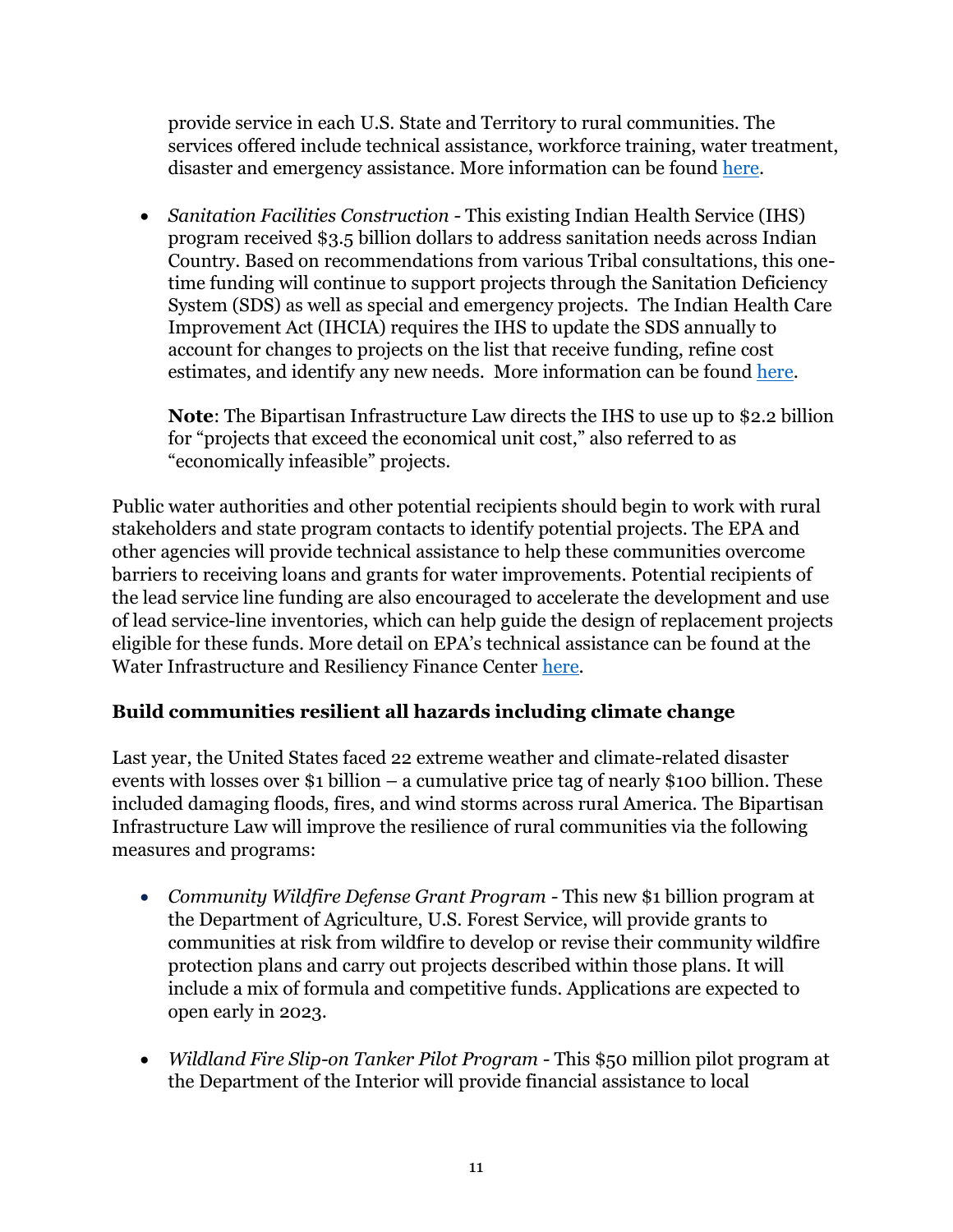governments to acquire slip-on tanker units to establish fleets of vehicles that can be quickly converted to respond to wildland fires.

- *Secure Rural Schools -* The law extends the existing Secure Rural Schools program for three years with critical funding for schools, roads, and other municipal services to more than 700 counties across the U.S. and Puerto Rico. Payments are expected in the second quarter of this year and more information is available on this U.S. Forest Service and Department of the Interior program [here.](https://www.fs.usda.gov/working-with-us/secure-rural-schools)
- *Building Resilient Infrastructure and Communities Program -* This existing Federal Emergency Management Agency (FEMA) program will distribute fund to support communities undertaking hazard mitigation projects to reduce the risks they face from disasters and other natural hazards. Communities will apply as sub-applicants under their states. Federally recognized tribal Tribal Governments are also eligible applicants. Applications for Fiscal Year 2022 are expected to open no later than September 30, 2022. Learn more [here.](https://www.fema.gov/grants/mitigation/building-resilient-infrastructure-communities#:~:text=Building%20Resilient%20Infrastructure%20and%20Communities%20(BRIC)%20will%20support%20states%2C,from%20disasters%20and%20natural%20hazards.)
- *Flood Mitigation Assistance (FMA) Program -* annual competitive grant program that provides funding to state, local, tribal, and territorial governments to reduce or eliminate the risk of repetitive flood damage to buildings insured under the National Flood Insurance Program (NFIP). FMA was chosen as part of the 21 programs that will undertake an initial implementation of the Justice40 Interim Implementation Guidance to maximize the benefits that are directed to disadvantaged communities. FMA has incorporated equity and climate considerations using Centers for Disease Control and Prevention's Social Vulnerability Index (CDC SVI) and nature-based solutions as part of its point structure for project prioritization. The CDC SVI is a relative index of 15 different socioeconomic and demographic variables from the U.S. Census Bureau's American Community Survey. The CDC SVI threshold is intended to aggressively award prioritization points to projects with high vulnerability.

**Note***: Swift Current* is also a new initiative under the FMA program with the goal of making flood mitigation assistance available for repetitively flooded and substantially damaged buildings (insured under the National Flood Insurance Program) as quickly and equitably as possible after a disaster event to reduce disaster suffering. Swift Current aims to better align the delivery of FMA flood mitigation funding to better support disaster survivors by expediting FMA awards following a disaster, rather than through an annual grant application cycle.

• *Rural and Municipal Utility Advanced Cybersecurity Grant and TA Program -* Leveraging \$250 million in funding for this provision, DOE, in coordination with the DHS Secretary, FERC, NERC, and the Electricity Subsector Coordinating Council (ESCC) will create a new DOE Rural and Municipal Utility Advanced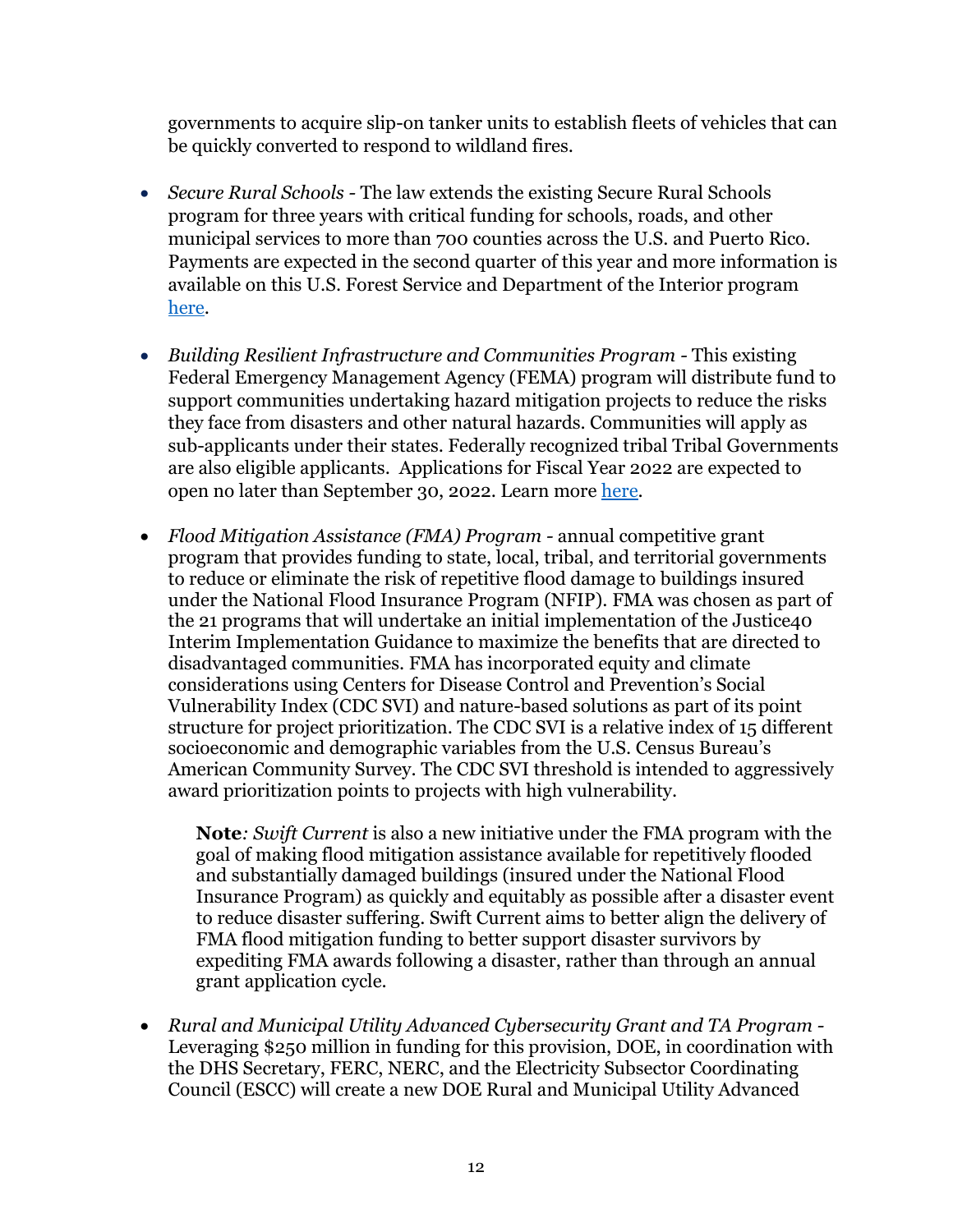Cybersecurity Grant and Technical Assistance Program to support eligible entities to protect against, respond to, and recover from cyber threats. The purpose of program is to deploy cyber technologies for electric utility systems, prioritizing critical facilities, and increase participation in cyber threat information sharing programs. DOE is seeking a waiver or reduction of cost share given this is a technical assistance effort and applications are expected to open in the 4th quarter of this year.

Rural communities should review the Federal Emergency Management Agency's Direct Technical Assistance resources [here](https://www.fema.gov/grants/mitigation/building-resilient-infrastructure-communities/direct-technical-assistance) – which can help provide holistic planning support at the earliest stages to communities.

### **Upgrade electricity and transmission infrastructure**

Power outages cost the U.S. economy up to \$70 billion each year, and rural communities can be without power for days during these outages. To make our grid more reliable for these communities the Biden Administration has launched a new "[Building a Better](https://www.energy.gov/sites/default/files/2022-01/Transmission%20NOI%20final%20for%20web_1.pdf)  [Grid Initiative](https://www.energy.gov/sites/default/files/2022-01/Transmission%20NOI%20final%20for%20web_1.pdf)" to accelerate the deployment of new transmission lines that will connect Americans to cleaner, cheaper electricity, while improving the resilience and reliability of the grid. This initiative will leverage the  $\sim$ \$16.5 billion in Bipartisan Infrastructure Law funding to reliably deliver clean, affordable power to more Americans, improving resilience of our grid infrastructure, and helping achieve the President's goal of 100 percent carbon pollution-free electricity by 2035.

In addition, Bipartisan Infrastructure Law provides more than \$700 million for upgrades to our existing hydropower fleet that will improve efficiency, maintain safety, and reduce environmental impacts. Key eligible recipients for much of this funding are states, tribes, communities, and utilities, including utilities that operate under regulatory supervision by local governments and State commission. Key rural-focused provisions under this set of activities:

- *Energy Improvement in Rural or Remote Areas -* This new DOE program will provide \$1 billion to entities in rural or remote areas (defined as cities, towns, or unincorporated areas with fewer than 10,000 inhabitants) to increase environmental protection from the impacts of energy use and improve resilience, reliability, safety, and availability of energy. Applications for funding will open by September 2022.
- *USDA Rural Development Electric Programs -* The Electric Program provides capital to maintain, expand, upgrade, and modernize America's vast rural electric infrastructure. The loans and loan guarantees finance the construction of electric distribution, transmission, and generation facilities, including system improvements and replacement required to furnish and improve electric service in rural areas, as well as demand side management, energy efficiency and conservation programs, and on-grid and off-grid renewable energy systems. Loans are made to cooperatives as well as to corporations, states, territories,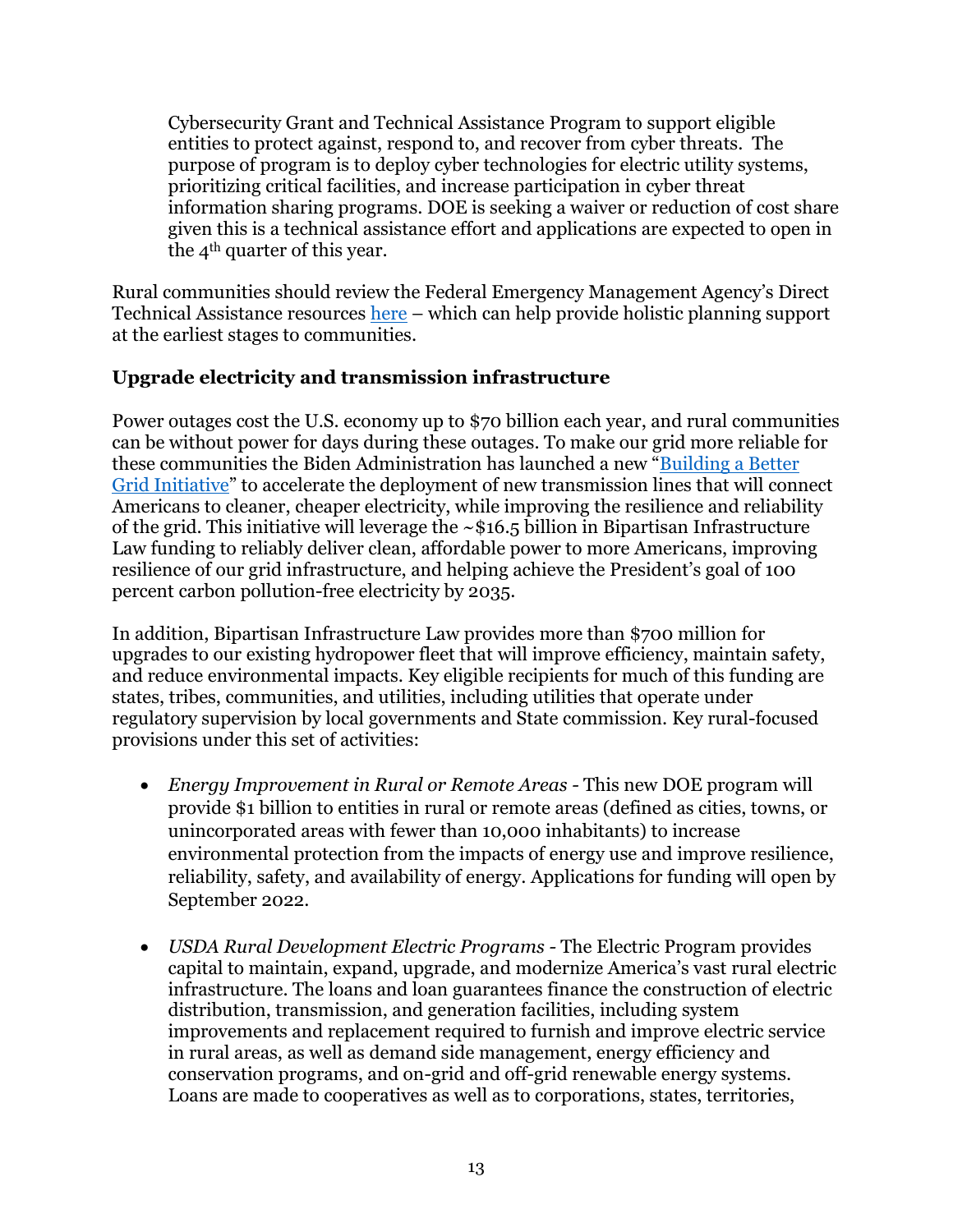Tribes, and subdivisions and agencies such as municipalities, people's utility districts, and nonprofit, limited-dividend, or mutual associations that provide retail electric service needs to rural areas or supply the power needs of distribution borrowers in rural areas. The Rural Energy Savings Program (RESP) provides loans to entities that agree to make affordable loans to help consumers implement cost-effective, energy efficiency measures. RESP will help lower energy bills for rural families and businesses and will reduce barriers to investment in energy efficient projects or activities. More information can be found [here.](https://www.rd.usda.gov/programs-services/electric-programs)

- *Weatherization Assistance Program -* This existing Department of Energy (DOE) program will provide over \$3 billion to improve home energy efficiency for lowincome families, reducing energy costs, improving household comfort and safety, and cutting pollution. The funding flows first to state and Tribal governments, who in turn fund a network of local community action agencies, nonprofit organizations, and local governments that provide the weatherization services. [State allocations](https://www.energy.gov/eere/wap/articles/weatherization-program-notice-bil-22-1-and-22-2) were released on March 30<sup>th</sup>; learn more about how individuals can access these funds [here.](https://www.energy.gov/eere/wap/weatherization-assistance-program)
- *Clean Energy Demonstrations -* In December 2021, DOE established a new [Office of Clean Energy Demonstrations](https://www.energy.gov/articles/doe-establishes-new-office-clean-energy-demonstrations-under-bipartisan-infrastructure-law) to oversee the over \$21 billion in Bipartisan Infrastructure Law funding for clean energy demonstration projects for innovative technologies like clean hydrogen, carbon capture, grid-scale energy storage, advanced nuclear reactors, and more. Demonstration projects test the effectiveness of innovative technologies in real-world conditions at scale, often leveraging public-private partnerships to pave the way towards commercialization and widespread deployment. Much of this funding will go to large projects that can be significant engines of local and regional economic development and job creation. Key rural-focused provisions under this set of activities:
	- o *Energy Improvement in Rural and Remote Areas***:** Administered through DOE's Office of Clean Energy Demonstrations, the Bipartisan Infrastructure Law provides \$1B to carry out activities to improve the resilience, safety, reliability, and availability of energy and provide environmental protection from adverse impacts of energy generation in rural and remote communities with populations of 10,000 or less. Eligible projects may include: (A) Overall cost-effectiveness of energy generation, transmission, or distribution systems; (B) siting or upgrading transmission and distribution lines; (C) reducing greenhouse gas emissions from energy generation by rural or remote areas; (D) providing or modernizing electric generation facilities; (E) developing microgrids; and (F) increasing energy efficiency. DOE anticipates emphasizing grid reliability and resiliency for the funding, and will conduct stakeholder engagement over the next few months to inform the structure of the program. More information is available at the [program website.](https://www.energy.gov/bil/energy-improvement-rural-or-remote-areas)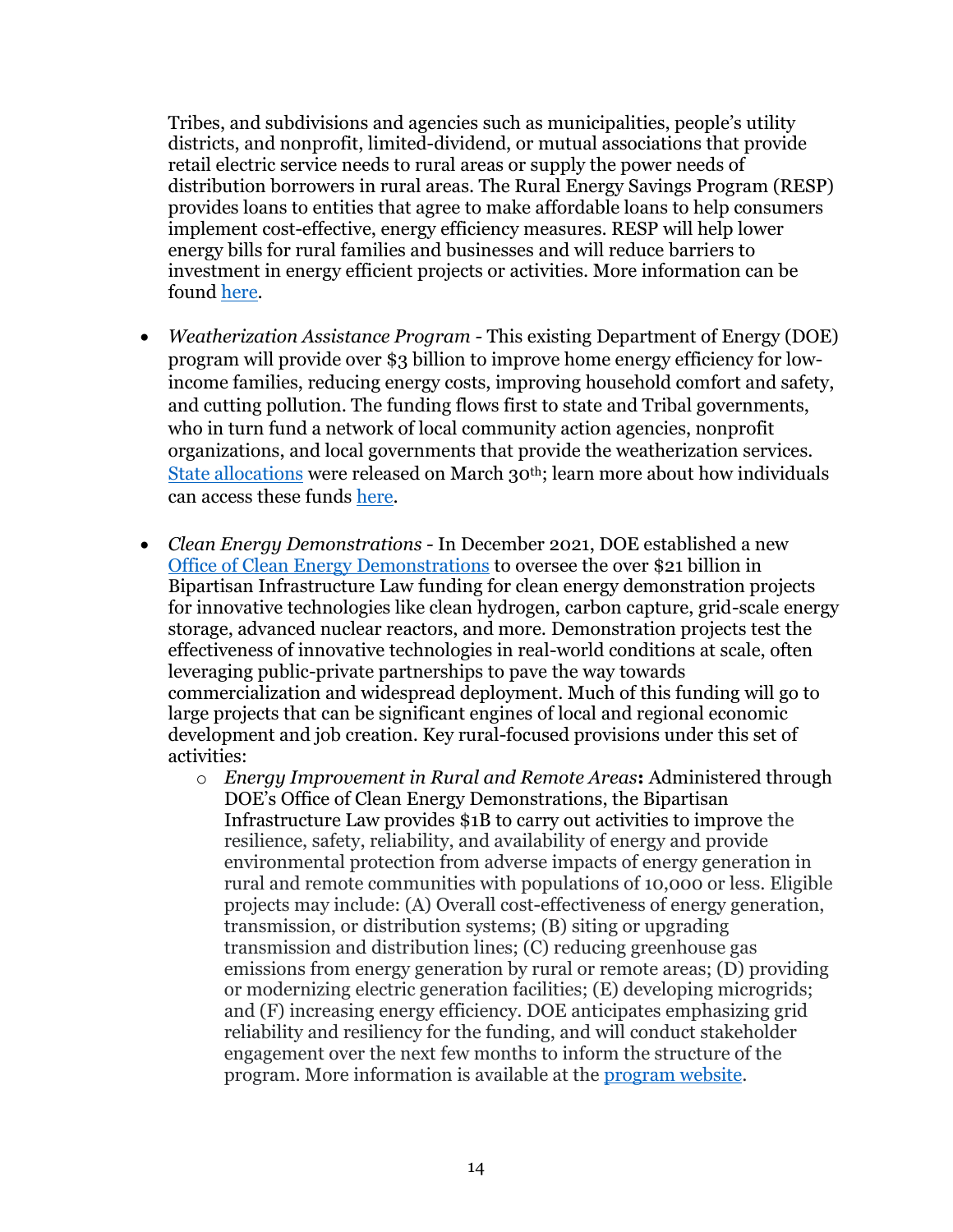o *Clean Energy on Mine Lands***:** The \$500M in funding for this Bipartisan Infrastructure Law provision will lead to the deployment of up to five clean energy projects on mine lands. The projects will provide an opportunity for mining communities to benefit from the next generation of energy development. DOE is currently in the research stage, with communitylevel stakeholder engagement planned to start in the summer of 2022, a technical assistance and grant program in Fall 2022, and solicitations for demonstration projects in mid-2023.

To guide program design and help potential recipients prepare to apply for and receive funding, DOE – as well as other agencies -- will issue requests for information, notices of intent, webinars, and other stakeholder engagement opportunities. This is a longterm process, and rural communities can stay apprised of these opportunities and the latest announcements or upcoming engagements with DOE [here.](http://www.energy.gov/bipartisan-infrastructure-law-programs)

#### **Regional Commissions and Other Place-based Development**

- *Appalachian Regional Commission (ARC) -* The Bipartisan Infrastructure Law reauthorizes ARC and provides \$1 billion to ARC, doubling the Commission's annual funding over the next five years. This will deliver much needed resources to support the economic success of the Appalachian region. The law also adds three new counties across North and South Carolina as eligible Appalachian Regional Commission counties and expands the Commission's ability to fund broadband projects. Additional funding is also provided for enhanced training and research. Learn more about the Commission's plans to expand their capabilities and impact [here](https://www.arc.gov/) through their new strategic plan, "Appalachia Envisioned: A New Era of Opportunity."
- *Delta Regional Authority -* The law provides \$150 million to the Delta Regional Authority. The Authority is in the planning stage for allocating Bipartisan Infrastructure Law funds, which will bolster existing programs for public infrastructure improvements, workforce development, and other efforts to expand economic opportunity across Alabama, Arkansas, Illinois, Kentucky, Louisiana, Mississippi, Missouri, and Tennessee. Learn more [here.](https://dra.gov/)
- *Northern Border Regional Commission -* The law makes available \$150 million for the Commission to catalyze regional economic development. Project eligibility definitions are under development but may include transportation, broadband, and renewable or alternative energy infrastructure. Funds will be available for states, cities, Tribes, non-profits, educational institutions and others in November of this year. Learn more [here.](https://www.nbrc.gov/)
- *Denali Commission* The law makes available \$75 million to the Denali Commission, which plans to allocate funds to village infrastructure protection projects, workforce development, broadband and other projects in Alaska. Learn more [here.](https://www.denali.gov/)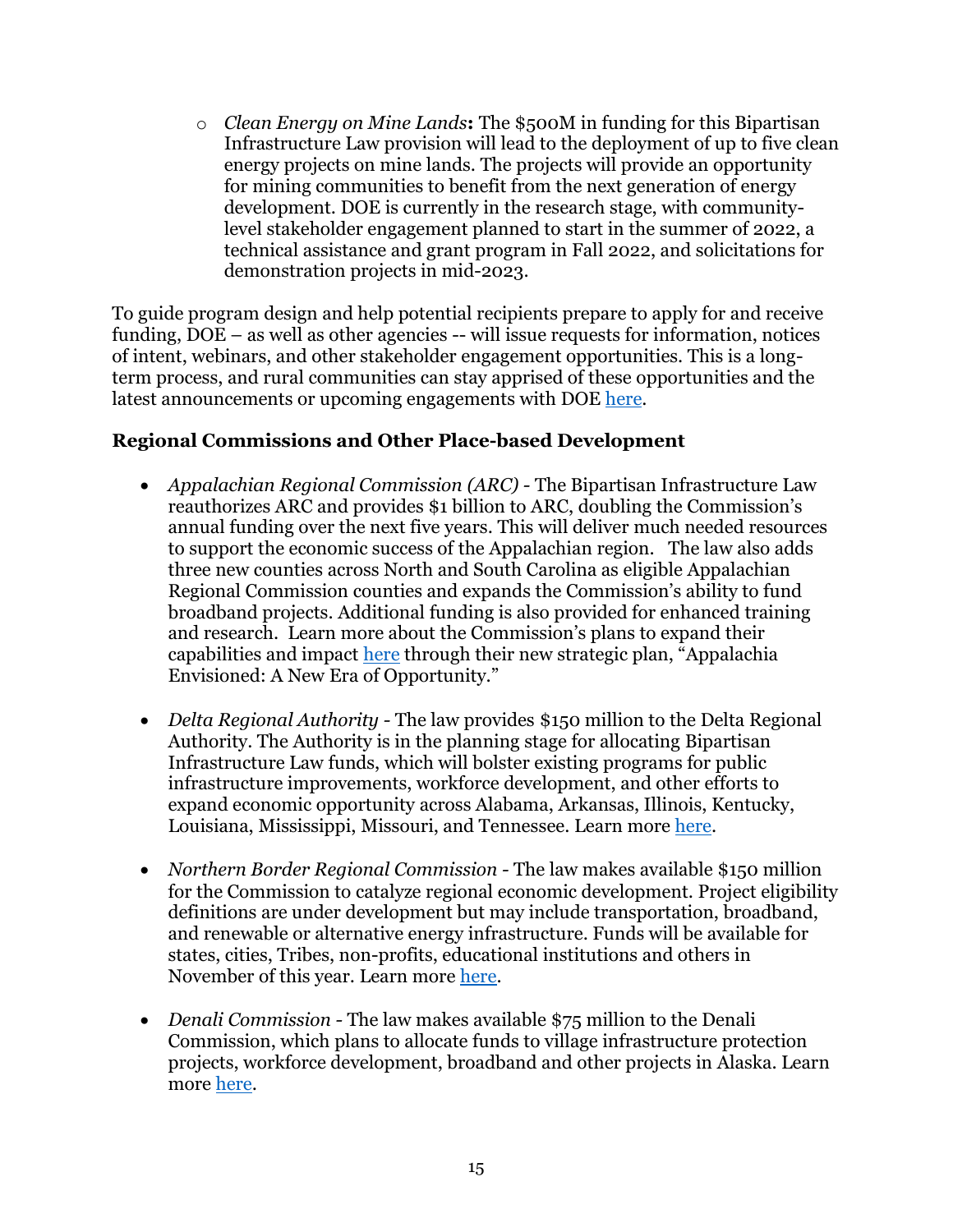• *Southeast Crescent Regional Commission* - The law provides \$5 million to the Southeast Crescent Regional Commission (SCRC), which launched operations in 2021. SCRC is in the planning stage for allocating Bipartisan Infrastructure Law funds. Learn more [here.](https://scrc.gov/)

In addition, as part of the Justice40 initiative, the Administration is committed to delivering at least 40 percent of the overall benefits from Federal climate, clean energy, affordable and sustainable housing, clean water, and other investments to disadvantaged communities that are marginalized, underserved, and overburdened by pollution; this includes many rural communities. The [Climate and Economic Justice](https://www.whitehouse.gov/ceq/news-updates/2022/02/18/ceq-publishes-draft-climate-and-economic-justice-screening-tool-key-component-in-the-implementation-of-president-bidens-justice40-initiative/#:~:text=Today%2C%20the%20White%20House%20Council,campaign%20promise%20from%20President%20Biden.)  [Screening Tool](https://www.whitehouse.gov/ceq/news-updates/2022/02/18/ceq-publishes-draft-climate-and-economic-justice-screening-tool-key-component-in-the-implementation-of-president-bidens-justice40-initiative/#:~:text=Today%2C%20the%20White%20House%20Council,campaign%20promise%20from%20President%20Biden.) will help Federal agencies identify communities to support everyone receiving the benefits intended from Federal programs.